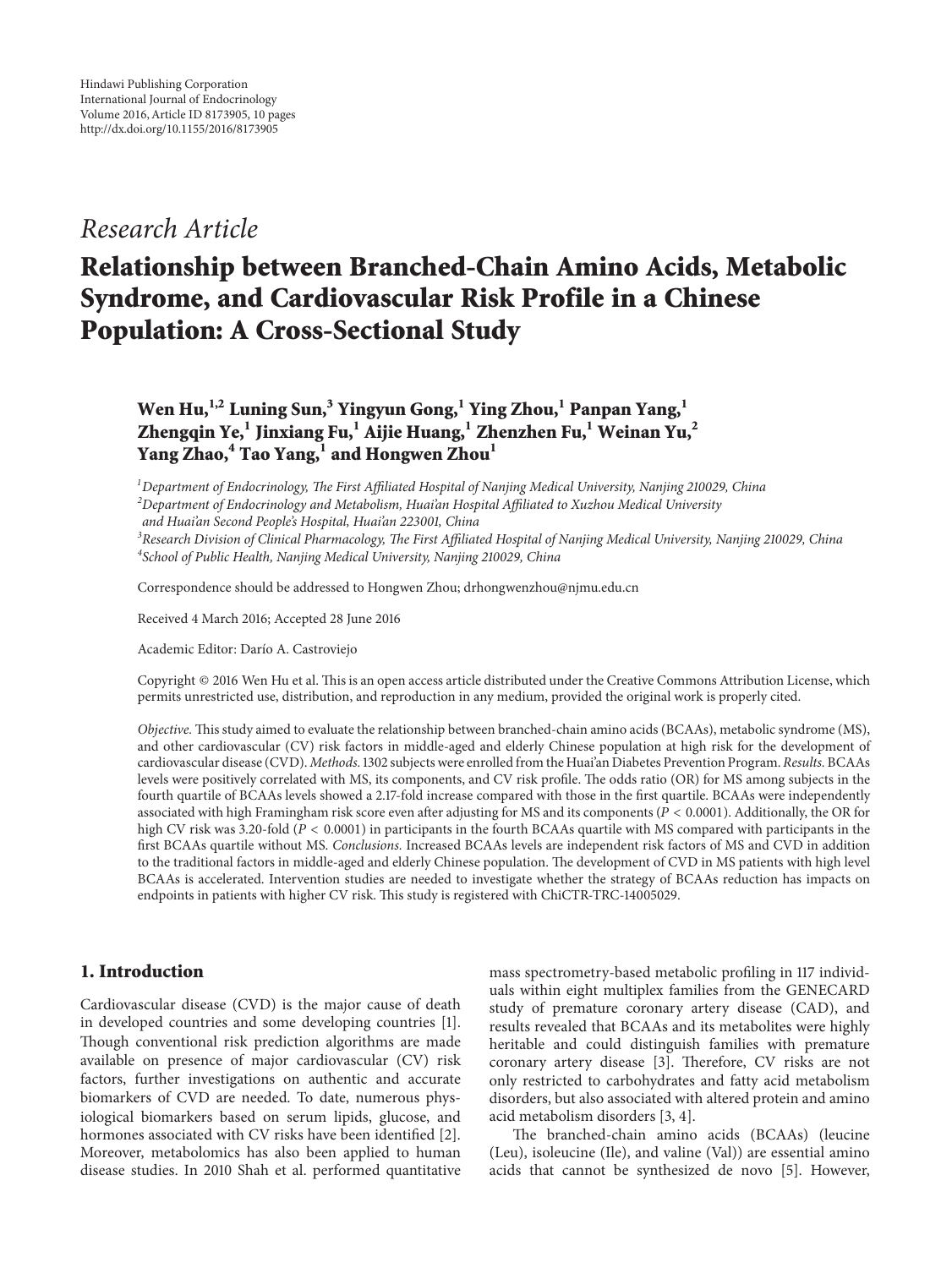excessive intake of amino acids or inborn errors in the genes encoding for the catalytic enzymes in the BCAA catabolism pathway cause accumulation of BCAAs and its metabolites [6], which may produce pathological changes ranging from neurological distress to cardiomyopathy [7]. Maple syrup urine disease (MSUD) is a Mendelian disease due to deficiency of the branched-chain ketoacid dehydrogenase complex (BCKDC) and associated with elevations in the BCAAs and their ketoacids [8]. Some studies [7, 9] on MSUD also demonstrated that missing a key regulator in the catabolism of BCAAs could cause a significant impairment in cardiac function via mechanism of elevated reactive oxygen species (ROS) levels and hypersensitive calcium-induced permeability transition pore opening in the mitochondria of the myocardium. Moreover, a recent case-control study based on circulation metabolic profile of peripheral blood has demonstrated a link between abnormal metabolism of BCAAs and coronary diseases [3]. Simple metabolite profiles are independently associated with CAD and the occurrence of subsequent CV events. These profiles point toward potential diverse and novel mechanisms of CAD pathophysiology and the opportunity for improved risk stratification. It is indicated that the high BCAAs levels may have an impact on cardiac pathology in both hereditary disease and common chronic

disease [3, 8]. However, it is not clear whether BCAAs can be applied for identifying subjects with CVD in general population, particularly subjects with metabolic syndrome (MS) at high risk for the development of CVD. MS is a cluster of abnormalities, such as hypertension,

dyslipidemia, abdominal obesity, and insulin resistance (IR). MS is traditional risk factor associated with CV disease, stroke, and all-cause mortality in the general population [10]. A recent Mexico study evaluated the association between MS, homeostasis model assessment of insulin resistance (HOMA-IR), and BCAA levels in 115 Mexican subjects with different degree of obesity; the results showed that subjects with MS had a serum BCAA concentration approximately 34% higher than that in subjects without MS, suggesting that BCAAs levels were possibly associated with MS [11]. Some reports described an association between BCAAs, IR, and obesity [12], indicating that BCAAs concentration is a predictor of the progression of diseases such as diabetes [13]. Therefore, the BCAAs levels may play an important role in predicting relevant components of the MS which are independently risk factors for CVD. However, the relationship between BCAAs, MS, and CVD has not been clearly elucidated, especially in Asian populations.

This study raises the question about whether serum BCAAs levels and MS are merely different aspects of the same risk phenotype or whether they actually perform independent clinical prognostic value for CVD. Unraveling the complex interaction between BCAAs, MS, and other CV risk factors might be helpful for improving preventive and therapeutic strategies for CVD. For this aim, the association of increased BCAA levels with MS and CV risk profile was evaluated in a Chinese population.

#### **2. Materials and Methods**

*2.1. Ethics Statement.* This cross-sectional study was part of the Huai'an Diabetes Prevention Program (HADPP, ChiCTR-TRC-14005029) with residents attending a physical examination and approved by the Huai'an Second Hospital Ethics Committee of the Xuzhou Medical University School of Medicine (Huai'an city, Jiangsu Province, China). Written informed consent was obtained from all of the participants in this study.

*2.2. Study Population.* This study recruited 2243 participants, ranging from 40 to 79 years of age, in the framework of routine health examinations in Huai'an city in Jiangsu Province from August to September 2014. Registered criteria were as follows: (1) age <80 years; (2) being healthy by self-evaluation (without headaches, syncope, chronic cough, wheezing, dyspnea, palpitations, and chest pain); (3) the ability to perform self-care and instrumental activities of daily living without difficulties or need for help; and (4) the ability to provide self-reported data and informed consent. Subjects' selection process was shown in Figure 1. We excluded participants with (1) coronary heart disease, including myocardial infarction and angina pectoris ( $n = 202$ ); (2) previously diagnosed kidney disease, including nephritis, autoimmune or druginduced kidney disease, renal failure, or kidney transplant with dialysis treatment ( $n = 66$ ); (3) previously diagnosed serious hepatic disease, including fatty liver, liver cirrhosis, and autoimmune hepatitis ( $n = 308$ ); (4) peripheral arterial sclerosis disease ( $n = 10$ ); (5) any malignant disease ( $n = 10$ ); or (6) missing data for Framingham CV risk score and MS diagnosis ( $n = 345$ ). Finally, a total of 1302 participants (845) women) were eligible for the analysis.

*2.3. Data Collection.* The demographic characteristics, lifestyle information, and medical history were obtained by trained investigators through a standard questionnaire. The body mass index (BMI) was calculated as the subject's weight (kg) divided by their height squared  $(m<sup>2</sup>)$ . Waist circumference (WC) was measured with a nonstretchable tape over the unclothed abdomen at the narrowest point between the lowest rib and the iliac crest. Two measures were made and the mean (expressed in centimetres) was used for analyses. The subject's blood pressure (BP) was consecutively measured for three times (Omron Model HEM-752 FUZZY, Omron Company, Dalian city, Liaoning Province, China), and the mean reading was used for the analysis. After an overnight fasting, venous blood samples were collected between 07:00 and 09:00 for measurement of the fasting blood glucose (FPG). The serum creatinine; uric acid (UA); lipid profiles (total cholesterol (TC), triglycerides (TG), low density lipoprotein cholesterol (LDL-C), and high density lipoprotein cholesterol (HDL-C)); and haemoglobin A1c (HbA1c) levels were measured using high-performance liquid chromatography (VARIANT II and D-10 Systems, Bio-Rad, Hercules, CA, USA).

The estimated glomerular filtration rate (eGFR) was calculated from the creatinine levels using the Chronic Kidney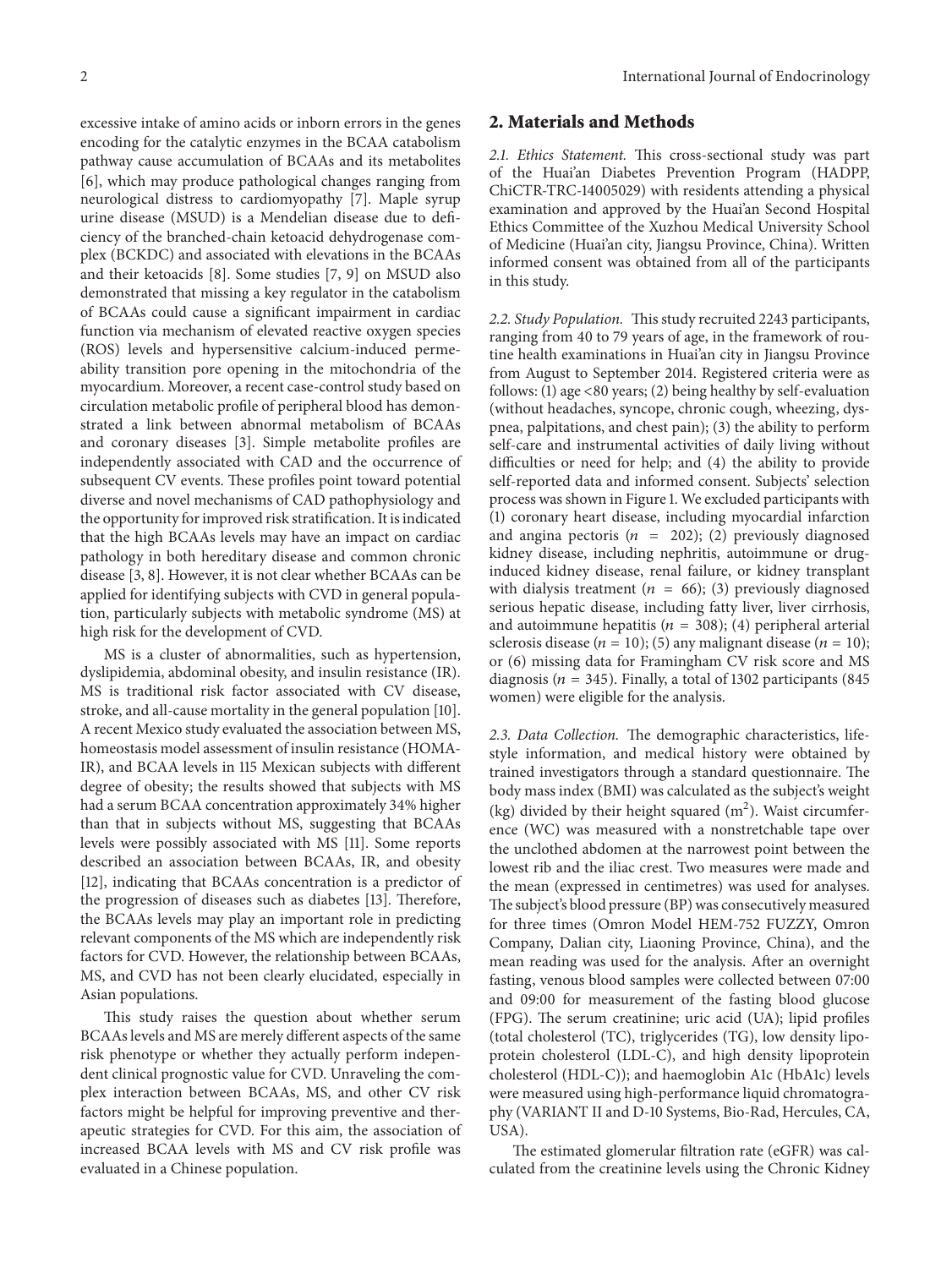

1302 subjects (845 women) who met the inclusion criteria were selected



Disease Epidemiology Collaboration (CKD-EPI) formula [14].

BCAAs (L-Leu, L-Ile, and L-Val) were detected by a simple, robust, and sensitive hydrophilic interaction chromatography-tandem mass spectrometric (HILIC-MS/MS) method using stable isotope-labeled amino acids as internal standard [15]. Chromatographic separation was carried out on a Syncronis HILIC column (150 mm  $\times$  2.1 mm, 5  $\mu$ m) with the column temperature of 35<sup>∘</sup> C and a mobile phase consisted of 120 mmol/L ammonium acetate buffer-acetonitrile containing 20 mmol/L ammonium acetate  $(89:11, v/v)$ . The retention times for L-Val, L-Leu, and L-Ile were 8.45 min, 5.33 min, and 5.96 min, respectively. The mass spectrometric analysis was performed using a QTrap 5500 mass spectrometer coupled with an electrospray ionization (ESI) source on positive ion mode. The multiple reaction monitoring (MRM) transitions of  $m/z$  118.0  $\rightarrow$  72.1, 132.1  $\rightarrow$  86.1, and 132.1  $\rightarrow$ 86.1 were used to quantify those three amino acids. The MRM transitions of  $m/z$  126.0  $\rightarrow$  80.1, 142.0  $\rightarrow$  96.1, and 138.1  $\rightarrow$ 91.1 were used to quantify corresponding stable isotopelabeled amino acids. The matrix effect was 98.7∼107.3%; the recovery was 92.7∼102.3%. Analytes were stable during

the study. Calibration curve using water instead of serum was linear over the range of  $0.2$ –100  $\mu$ g/mL. The lower limit of quantification was  $0.2 \mu$ g/mL. The accuracy and inter- and intraprecision using water instead of serum were below 10.2%.

*2.4. Definitions.* The presence of MS was defined according to the Adult Treatment Panel III (ATP III) criteria as the presence of three or more of the following risk factors [16]: (1) obesity: a WC >90 cm in men and >80 cm in women; (2) elevated TG: a serum TG level >1.70 mmol/L (150 mg/dL); (3) reduced HDL-C: an HDL-C level <1.04 mmol/L (40 mg/dL) in men or <1.30 mmol/L (50 mg/dL) in women; (4) elevated BP: BP >130/85 mmHg and/or the use of antihypertensive medications; and (5) elevated FPG: a serum glucose level >6.11 mmol/L (110 mg/dL) and/or the use of insulin or hypoglycemic medication.

The presence of diabetes was defined according to the 2012 American Diabetes Association (ADA) criteria as follows [17]: FPG ≥126 mg/dL (7.0 mmol/L) or 2 h plasma glucose in the 75 g OGTT ≥200 mg/dL (11.1 mmol/L) or HbA1c ≥6.5%.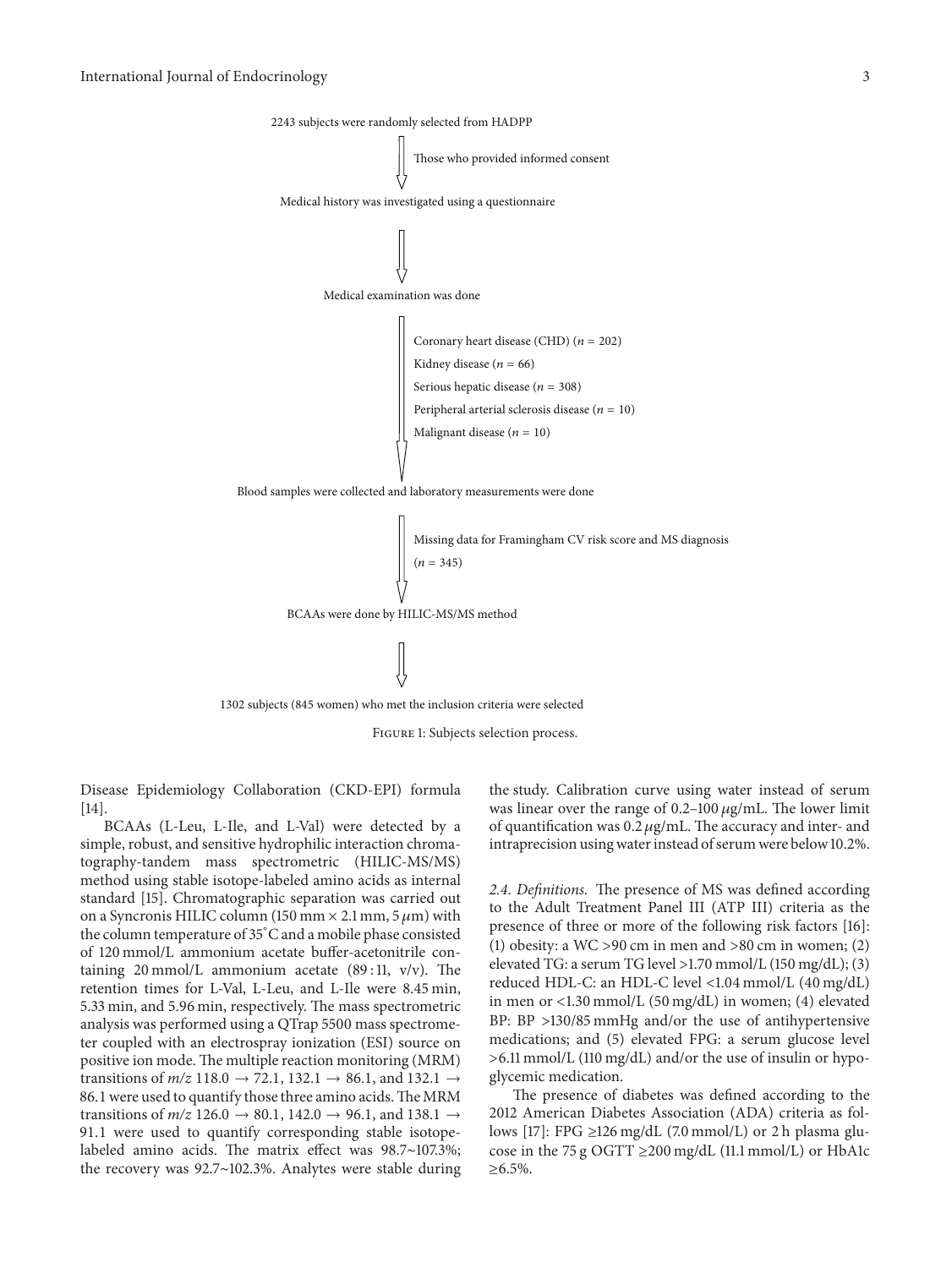Framingham risk score was calculated in each patient based on the risk charts published by D'Agostino Sr. et al. [18] for the prediction of 10-year fatal and nonfatal CV events. Both current and former smokers were included in the category of smokers. High Framingham CV risk was defined as  $\geq$  20%.

*2.5. Statistical Analysis.* The continuous variables are presented as means  $\pm$  standard deviations (SDs) or median with range (minimum, maximum); categorical variables are presented as numbers (%). For analysis, the subjects were divided into four groups based on stratification of BCAAs levels using the 25th, 50th, and 75th percentiles as cut-off points. For BCAAs, the groups were as follows: I, BCAAs < 62.06 μg/mL; II, BCAAs 62.06-70.01 μg/mL; III, BCAAs 70.02-79.57  $\mu$ g/mL; and IV, BCAAs > 79.57  $\mu$ g/mL. Comparisons between groups were made using means and proportions were compared by ANOVA for continuous data and the chi-square test or Fisher's exact test for categorical data. Data that were not normally distributed were Napierian logarithmically transformed before analysis. Spearman correlation coefficients ( $r$ -values) were calculated to determine the relationship between metabolic parameters and amino acids.

Multiple logistic regression analysis was used to describe the relationship between BCAAs (Leu, Ile, and Val) and MS. Two models were constructed for each component: the first model was adjusted for age and gender; the second model was adjusted for age, gender, current smoking status and drinking, and the administration of angiotensin converting enzyme inhibitors (ACEI) or angiotensin receptor blockers (ARBs) and MS components (SBP, DBP, WC, TG and HDL-C, and FPG). Multiple logistic regression analyses of the relationship between BCAAs and high Framingham CV risk were used. Three models were constructed for each component: the first model was not adjusted; the second model was adjusted for MS and eGFR; and the third model was adjusted for traditional cardiometabolic risk factors (SBP, DBP, FPG, TG, HDL-C, UA, BMI, eGFR, current drinking and smoking status, and administration of ACEI or ARBs). Moreover, we performed multiple logistic regression analyses of the relationship between BCAAs quartiles, MS, and high Framingham CV risk. Three models were constructed for each component: the first model was not adjusted; the second model was adjusted by eGFR; and the third model was adjusted for traditional cardiometabolic risk factors. P values for the trends were calculated by Spearman correlation analysis of categorical variables and odds ratios (ORs) for the different groups, respectively.  $P < 0.05$  was considered statistically significant. All statistical analyses were performed using SPSS 16.0 (SPSS Inc., Chicago, IL, USA).

#### **3. Results**

*3.1. Baseline Characteristics of the Study Population.* A total of 1,302 participants aged from 40 to 79 years old were enrolled (including 845 females and 457 males) and divided into four groups according to the BCAAs quartiles. As shown in Table 1, most of the characteristics evaluated differed among

the four groups, except for systolic and diastolic BP, administration of ACEI or ARBs, TC, eGFR, and LDL-C. As BCAAs quartiles increased, subjects were more likely to be older and had higher prevalence of MS and high CV risk. Moreover, there was a significant trend toward higher BMI, WC, FPG, serum creatinine, the ratio of male to female, the prevalence of hypertension, and more unfavorable lipid profile.

Even adjusting for age and gender, the cardiometabolic risk factors (BMI, WC, FPG, HDL-C, and TG), the number of MS components, and the high Framingham CV risk score were different according to BCAAs quartiles.

*3.2. Spearman Correlation Analysis Highlights Positive Correlation between BCAAs and Traditional Cardiometabolic Risk Factors.* The data showed the correlation between total BCAAs as well as individual BCAAs (Leu, Ile, and Val) and traditional cardiometabolic risk factors (Table 2). The total BCAAs as well as individual BCAAs were positively associated with several cardiometabolic risk factors, such as WC, BMI, FPG, HbA1c, TG, UA, and the number of MS components, whereas they were negatively correlated with HDL-C, but not correlated with systolic BP (SBP), diastolic (DBP), TC, or eGFR. Moreover, there were positive correlations between total BCAAs as well as individual BCAAs and high Framingham CV risk score.

*3.3. Multiple Logistic Regression Analysis Indicating BCAAs as Predictive Factors for MS.* The unadjusted and multivariableadjusted ORs for the association of BCAAs with MS are reported in Table 3. After adjusting for age, gender, current smoking status and drinking, and the administration of ACEI or ARB and MS components (SBP, DBP, WC, and TG and HDL-C; FPG), the OR for MS among subjects in the fourth BCAAs quartile showed a 2.17-fold increase compared with those in the first quartile. Furthermore, the association between the BCAAs and MS was analyzed in two repeated models, respectively. The data showed an independent relationship between individual BCAAs (L-Leu, L-Ile, and L-Val) and MS.

*3.4. Multiple Logistic Regression Analysis for High Framingham CV Risk Indicating Increased CV Risk due to the Interplay of BCAAs and MS.* As shown in Table 4, we analyzed the association between the BCAAs and high Framingham CV risk. After adjusting for MS and eGFR, OR (95% confidence intervals (CIs)) for Framingham high risk class for each 1 g/mL increase in Leu, Ile and Val were 1.06 (1.02∼1.10,  $P = 0.001$ ), 1.17 (1.11∼1.22,  $P = 0.001$ ), and 1.05 (1.03∼1.07,  $P <$ 0.001), respectively. After adjusting for SBP, DBP, FPG, TG, HDL-C, UA, BMI, eGFR, alcohol abuse, and administration of ACEI or ARBs, BCAAs levels were independently associated with high Framingham CV risk.

To better clarify the relationship among BCAAs levels, MS, and CV risk status, subjects were divided into eight subgroups on the basis of BCAAs quartiles and the presence/ absence of MS (Table 5). The risk for high Framingham CV risk score was stepwise increased as BCAAs levels increased whether in the presence of MS or not. After adjusting for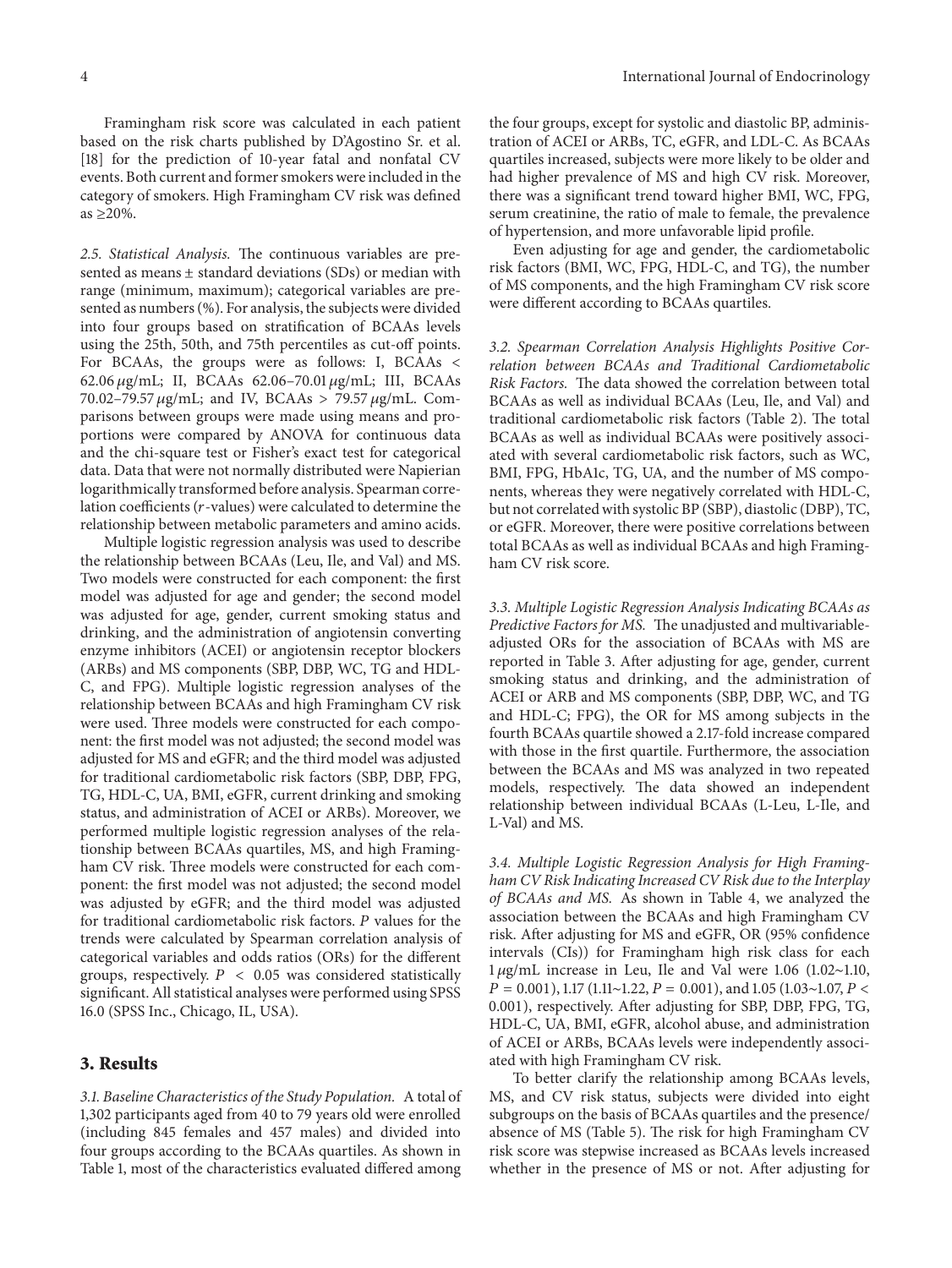|                                                                                                                                                                                                                                                                                                                                                                                                                                                                                                                                                                                                                                                                                                                                                                                                                                                                                                                                                         |                        |                            | BCAAs (µg/mL)              |                          |            |                                                                                                                                       |
|---------------------------------------------------------------------------------------------------------------------------------------------------------------------------------------------------------------------------------------------------------------------------------------------------------------------------------------------------------------------------------------------------------------------------------------------------------------------------------------------------------------------------------------------------------------------------------------------------------------------------------------------------------------------------------------------------------------------------------------------------------------------------------------------------------------------------------------------------------------------------------------------------------------------------------------------------------|------------------------|----------------------------|----------------------------|--------------------------|------------|---------------------------------------------------------------------------------------------------------------------------------------|
| Characteristics                                                                                                                                                                                                                                                                                                                                                                                                                                                                                                                                                                                                                                                                                                                                                                                                                                                                                                                                         |                        |                            | E                          | $\geq$                   |            | P value                                                                                                                               |
|                                                                                                                                                                                                                                                                                                                                                                                                                                                                                                                                                                                                                                                                                                                                                                                                                                                                                                                                                         | $(<\!62.06, n = 325)$  | $(62.06 - 70.01, n = 326)$ | $(70.02 - 79.57, n = 325)$ | $(279.57, n = 326)$      | Unadjusted | Adjusted by age and gender                                                                                                            |
| Male, n (%)                                                                                                                                                                                                                                                                                                                                                                                                                                                                                                                                                                                                                                                                                                                                                                                                                                                                                                                                             | 20.9                   | 34.1                       | 38.2                       | 46.9                     | ${<}0.00$  |                                                                                                                                       |
| Age (years)                                                                                                                                                                                                                                                                                                                                                                                                                                                                                                                                                                                                                                                                                                                                                                                                                                                                                                                                             | $57.88 \pm 6.14$       | $59.06 \pm 6.09$           | $59.93 \pm 5.67$           | $59.05 \pm 5.98$         | 0.001      |                                                                                                                                       |
| Current smoking, $n(%)$                                                                                                                                                                                                                                                                                                                                                                                                                                                                                                                                                                                                                                                                                                                                                                                                                                                                                                                                 | 18.8                   | 17.6                       | 18.2                       | 17.22                    | 0.054      |                                                                                                                                       |
| Alcohol use, $n$ $(\%)$                                                                                                                                                                                                                                                                                                                                                                                                                                                                                                                                                                                                                                                                                                                                                                                                                                                                                                                                 | 16.9                   | 16.1                       | 17.5                       | 18.42                    | 0.764      |                                                                                                                                       |
| Diabetes, $n$ (%)                                                                                                                                                                                                                                                                                                                                                                                                                                                                                                                                                                                                                                                                                                                                                                                                                                                                                                                                       | 9.2                    | $12.31$                    | 17.21                      | 26.41                    | 0.001      | < 0.001                                                                                                                               |
| History of hypertension, $n$ (%)                                                                                                                                                                                                                                                                                                                                                                                                                                                                                                                                                                                                                                                                                                                                                                                                                                                                                                                        | 28.9                   | 34.41                      | 35.12                      | 36.2                     | 0.001      |                                                                                                                                       |
| Administration of ACEI or ARBs, n (%)                                                                                                                                                                                                                                                                                                                                                                                                                                                                                                                                                                                                                                                                                                                                                                                                                                                                                                                   | 6.52                   | 5.81                       | 6.11                       | 7.02                     | 0.234      |                                                                                                                                       |
| $WC$ $(cm)$                                                                                                                                                                                                                                                                                                                                                                                                                                                                                                                                                                                                                                                                                                                                                                                                                                                                                                                                             | 80.67 (67.78, 92.5)    | 83.05 (69.87, 98.5)        | 84.77 (69.99, 102.20)      | 85.71 (69.20, 105.66)    | 0.001      | 0.001                                                                                                                                 |
| $\rm BMI$ (kg/m <sup>2</sup> )                                                                                                                                                                                                                                                                                                                                                                                                                                                                                                                                                                                                                                                                                                                                                                                                                                                                                                                          | $23.88 \pm 3.05$       | $24.26 \pm 3.09$           | $25.04 \pm 3.11$           | $24.99 \pm 2.99$         | 0.001      | < 0.001                                                                                                                               |
| $SBP$ (mmHg)                                                                                                                                                                                                                                                                                                                                                                                                                                                                                                                                                                                                                                                                                                                                                                                                                                                                                                                                            | $139.86 \pm 20.54$     | $139.44 \pm 18.04$         | $140.27 \pm 20.81$         | $139.98 \pm 19.83$       | 0.987      |                                                                                                                                       |
| $DBP$ ( $mmHg$ )                                                                                                                                                                                                                                                                                                                                                                                                                                                                                                                                                                                                                                                                                                                                                                                                                                                                                                                                        | $84.55 \pm 13.10$      | $83.70 \pm 14.62$          | $83.89 \pm 15.51$          | $83.62 \pm 13.57$        | 0.875      |                                                                                                                                       |
| FPG (mg/dL)                                                                                                                                                                                                                                                                                                                                                                                                                                                                                                                                                                                                                                                                                                                                                                                                                                                                                                                                             | 5.26 (3.52, 17.26)     | 5.35 (4.01, 15.23)         | 5.49 (4.02, 19.77)         | 5.76 (3.46, 18.27)       | < 0.001    | < 0.001                                                                                                                               |
| HbAlc <sup>(%)</sup>                                                                                                                                                                                                                                                                                                                                                                                                                                                                                                                                                                                                                                                                                                                                                                                                                                                                                                                                    | 5.90 (4.20, 12.50)     | 5.90 (4.61, 13.11)         | 5.90 (4.30, 11.80)         | 6.00(4.90, 12.51)        | < 0.001    | < 0.001                                                                                                                               |
| $TC$ (mmol/L)                                                                                                                                                                                                                                                                                                                                                                                                                                                                                                                                                                                                                                                                                                                                                                                                                                                                                                                                           | $5.26 \pm 0.93$        | $5.13 \pm 0.83$            | $5.10 \pm 0.83$            | $5.22 \pm 0.86$          | 0.15       |                                                                                                                                       |
| $\Gamma G$ (mmol/L)                                                                                                                                                                                                                                                                                                                                                                                                                                                                                                                                                                                                                                                                                                                                                                                                                                                                                                                                     | 1.49 (0.50, 7.44)      | 1.70(0.63, 6.40)           | 1.77 (0.58, 19.61)         | 2.00(0.72, 16.42)        | 0.001      | 0.001                                                                                                                                 |
| HDL-C (mmol/L)                                                                                                                                                                                                                                                                                                                                                                                                                                                                                                                                                                                                                                                                                                                                                                                                                                                                                                                                          | 1.43(0.69, 4.78)       | 1.29(0.71, 5.20)           | 1.26(0.72, 5.19)           | 1.21(0.66, 6.04)         | < 0.001    | < 0.001                                                                                                                               |
| $LDL-C$ ( $mmol/L$ )                                                                                                                                                                                                                                                                                                                                                                                                                                                                                                                                                                                                                                                                                                                                                                                                                                                                                                                                    | $2.79 \pm 0.76$        | $2.70 \pm 0.66$            | $2.72 \pm 0.69$            | $2.77 \pm 0.70$          | 0.301      |                                                                                                                                       |
| UA (mg/dL)                                                                                                                                                                                                                                                                                                                                                                                                                                                                                                                                                                                                                                                                                                                                                                                                                                                                                                                                              | $258.23 \pm 68.76$     | $281.40 \pm 74.05$         | $284.58 \pm 81.56$         | $303.00 \pm 83.90$       | 0.001      |                                                                                                                                       |
| Serum creatinine (mg/dL)                                                                                                                                                                                                                                                                                                                                                                                                                                                                                                                                                                                                                                                                                                                                                                                                                                                                                                                                | 0.73(0.43, 1.23)       | 0.76(0.47, 1.24)           | 0.77(0.49, 1.22)           | 0.82(0.43, 1.25)         | 0.001      |                                                                                                                                       |
| eGFR $(mL/min/1.73 m2)$                                                                                                                                                                                                                                                                                                                                                                                                                                                                                                                                                                                                                                                                                                                                                                                                                                                                                                                                 | $96.88 \pm 21.32$      | $94.95 \pm 16.50$          | $95.09 \pm 19.38$          | $94.79 \pm 20.34$        | 0.334      |                                                                                                                                       |
| $BCAAs (\mu g/mL)$                                                                                                                                                                                                                                                                                                                                                                                                                                                                                                                                                                                                                                                                                                                                                                                                                                                                                                                                      | $56.91 \pm 8.57$       | $66.45 \pm 9.52$           | $73.89 \pm 8.97$           | $87.06 \pm 9.62$         | 0.001      | 0.001                                                                                                                                 |
| $L$ -Leu $(\mu g/mL)$                                                                                                                                                                                                                                                                                                                                                                                                                                                                                                                                                                                                                                                                                                                                                                                                                                                                                                                                   | $20.54 \pm 2.57$       | $24.42 \pm 2.07$           | $27.60 \pm 2.36$           | $33.45 \pm 4.13$         | 0.001      | 0.001                                                                                                                                 |
| L-Ile $(\mu$ g/mL)                                                                                                                                                                                                                                                                                                                                                                                                                                                                                                                                                                                                                                                                                                                                                                                                                                                                                                                                      | 10.22 (5.63, 14.42)    | 11.97 (8.66, 25.07)        | 13.54 (9.39, 18.84)        | 16.42 (11.66, 24.23)     | 0.001      | 0.001                                                                                                                                 |
| L-Val $(\mu g/\rm{mL})$                                                                                                                                                                                                                                                                                                                                                                                                                                                                                                                                                                                                                                                                                                                                                                                                                                                                                                                                 | 25.02 (11.04, 33.84)   | 30.20 (22.49, 37.50)       | 33.13 (25.78, 44.36)       | 38.48 (28.34, 56.66)     | 0.001      | 0.001                                                                                                                                 |
| MS components 0, 1, 2, 3, 4, and 5 (%)                                                                                                                                                                                                                                                                                                                                                                                                                                                                                                                                                                                                                                                                                                                                                                                                                                                                                                                  | 19, 29, 25, 16, 9, and | 13, 28, 24, 23, 11, and 2  | 8, 22, 29, 23, 15, and 3   | 7, 17, 20, 30, 20, and 6 | 0.001      | 0.001                                                                                                                                 |
| CVD risk score (%)                                                                                                                                                                                                                                                                                                                                                                                                                                                                                                                                                                                                                                                                                                                                                                                                                                                                                                                                      | 10.00(1.50, 30.00)     | 13.71 (2.00, 30.00)        | 15.90 (1.70, 30.00)        | 18.4 (2.00, 30.00)       | 0.001      | 0.001                                                                                                                                 |
| High Framingham CV risk score, n (%)                                                                                                                                                                                                                                                                                                                                                                                                                                                                                                                                                                                                                                                                                                                                                                                                                                                                                                                    | 18.50                  | 34.20                      | 38.82                      | 44.44                    | 0.001      | 0.001                                                                                                                                 |
| filtration rate; L-Leu: L-leucine; L-Ile: L-isoleucine; and L-Val: L-valine. Definitions of hypertension, diabetes, and MS were in Materials and Methods. International system of units (SI) conversion: plasma glucose<br>density lipoprotein cholesterol; LDL-C: low density lipoprotein cholesterol; FPG: fasting plasma glucose; HbA1c: hemoglobin A1c; TG: triglycerides; TC: total cholesterol; UA: uric acid; e-GFR: estimated glomerular<br>Notes. Data were presented as means (±SD) or median with range (minimum, maximum) as appropriate, and categorical variables are expressed as number (%). Means and proportions were compared by ANOVA,<br>angiotensin receptor blockers; MS: metabolic system; CVD: cardiovascular disease; WC: waist circumference; BMI: body mass index; SBP: systolic blood pressure; DBP: diastolic blood pressure; HDL-C: high<br>Fisher's exact test, and the chi-square test, respectively. P values testing |                        |                            |                            |                          |            | the overall difference among BCAAs quartiles. BCAAs: branched-chain amino acids; ACE1: angiotensin converting enzyme inhibitor; ARBs: |
| 1mg/dL = 1/18 mmol/L; SUA 1mg/dL = 59.5 mmol/L; and serum creatinine 1 mg/dL = 88.41 µmol/L                                                                                                                                                                                                                                                                                                                                                                                                                                                                                                                                                                                                                                                                                                                                                                                                                                                             |                        |                            |                            |                          |            |                                                                                                                                       |

TABLE 1: Characteristics of the study participants according to BCAAs quartiles ( $n=1302$ ).

TABLE 1: Characteristics of the study participants according to BCAAs quartiles ( $n = 1302$ ).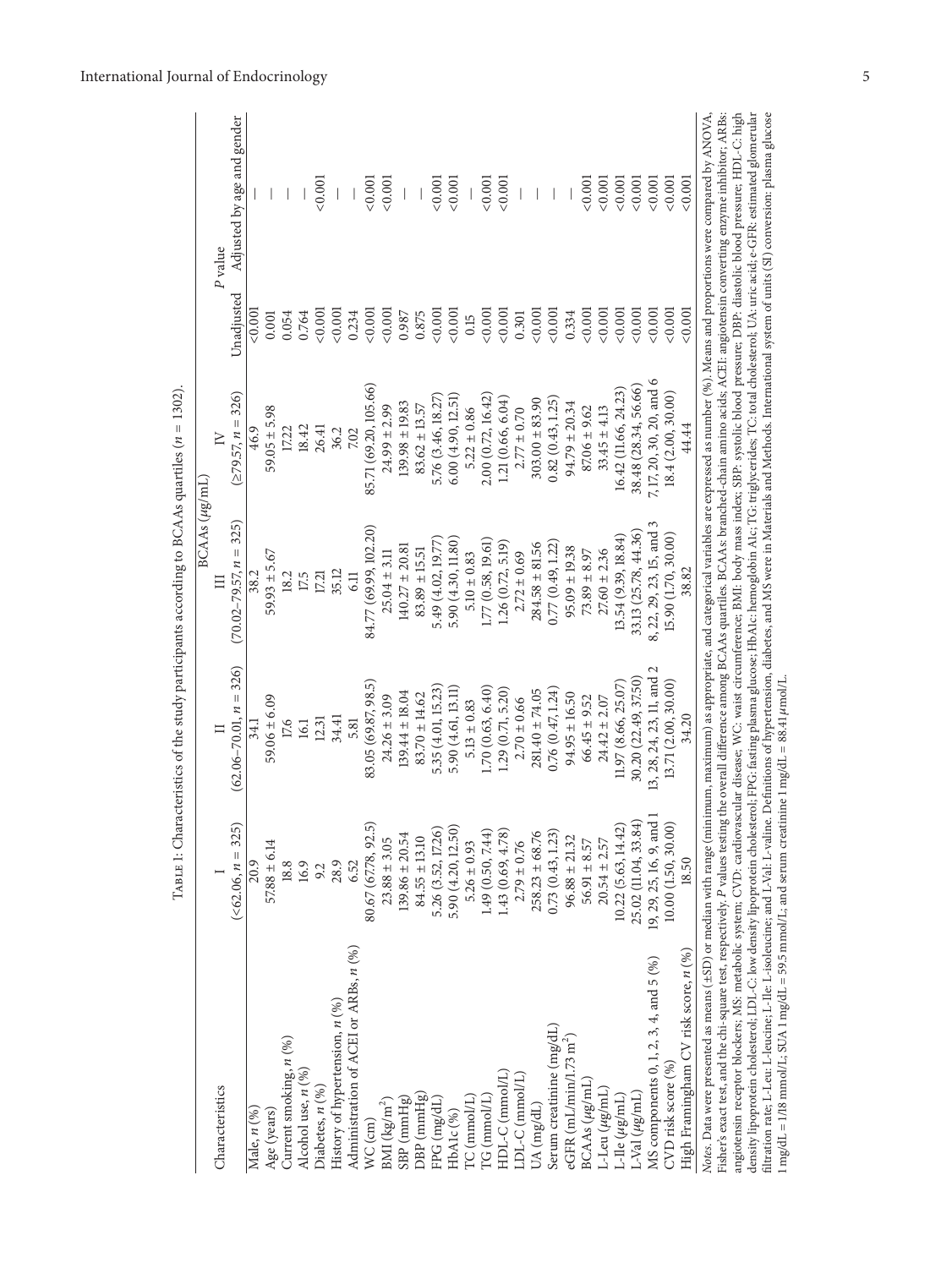Table 2: Correlations between BCAAs and cardiometabolic risk factors.

| Variables                       | <b>BCAAs</b> | L-Leu     | L-Ile     | L-Val     |
|---------------------------------|--------------|-----------|-----------|-----------|
| Age                             | 0.083        | 0.079     | 0.070     | 0.066     |
| Ln (waist circumference)        | $0.219*$     | $0.215*$  | $0.212*$  | $0.176*$  |
| <b>BMI</b>                      | $0.169*$     | $0.148*$  | $0.145*$  | $0.160*$  |
| <b>SBP</b>                      | $-0.002$     | $-0.014$  | $-0.012$  | 0.02      |
| <b>DBP</b>                      | $-0.032$     | $-0.033$  | $-0.025$  | $-0.021$  |
| Ln (FPG)                        | $0.260*$     | $0.215*$  | $0.216*$  | $0.249*$  |
| H <sub>b</sub> A <sub>1</sub> c | $0.164*$     | $0.125*$  | $0.139*$  | $0.181*$  |
| ТC                              | 0.005        | 0.007     | 0.04      | 0.032     |
| Ln(TG)                          | $0.264*$     | $0.234*$  | $0.230*$  | $0.240*$  |
| $Ln(HDL-C)$                     | $-0.268*$    | $-0.255*$ | $-0.281*$ | $-0.206*$ |
| LDL-C                           | 0.017        | 0.050     | 0.032     | $-0.016$  |
| UA                              | $0.213*$     | $0.217*$  | $0.221*$  | $0.154*$  |
| eGFR                            | $-0.062$     | $-0.089$  | $-0.079$  | 0.033     |
| MS components                   | $0.223*$     | $0.194*$  | $0.203*$  | $0.197*$  |
| CVD risk score                  | $0.204*$     | $0.198*$  | $0.240*$  | $0.144*$  |
|                                 |              |           |           |           |

*Notes.*  $* P < 0.01$ . Data that were not normally distributed were Napierian logarithmically transformed before analysis. BCAAs: branched-chain amino acids; MS: metabolic system; CVD: cardiovascular disease; BMI: body mass index; SBP: systolic blood pressure; DBP: diastolic blood pressure; HDL-C: high density lipoprotein cholesterol; LDL-C: low density lipoprotein cholesterol; FPG: fasting plasma glucose; HbA1c: hemoglobin A1c; TG: triglycerides; TC: total cholesterol; UA: uric acid; e-GFR: estimated glomerular filtration rate; L-Leu: L-leucine; L-Ile: L-isoleucine; and L-Val: L-valine.

traditional cardiometabolic risk factors, the OR for high Framingham CV risk was 3.20-fold (95% CI 1.83–5.61; < 0.0001) in participants in the fourth BCAAs quartile with MS compared with participants in the first BCAAs quartile without MS.

#### **4. Discussion**

The association between BCAAs, MS, and CVD in Asian population remains unclear. Our data provide novel and intriguing insights into the complex relationship between BCAAs, MS, and other CV risk profiles in a middle-aged and elderly Chinese population free of CVD. Firstly, BCAAs were positively correlated with many MS components, such as elevated TG, elevated WC, and decreased HDL-C. There was almost 50% higher risk for MS in the fourth BCAAs quartile compared to the first quartile even after adjusting for each MS component. Secondly, after adjusting for traditional CV risk factors, total BCAAs and individual BCAAs (L-Leu, L-Ile, and L-Val) were independently associated with high Framingham CV risk score in the present study. Finally, interaction between BCAAs and MS increased CVD risk after adjusting for traditional CV risk factors.

Our study differs from previous investigations. Firstly, subjects from this cross-sectional study were Chinese district population free of CAD, peripheral arterial disease, and chronic kidney disease (CKD), and medical examinations are applied every two years. Secondly, a novel risk pattern comprising BCAAs, MS, and extensive traditional CV risk factors, including age, gender, BMI, cigarette smoking, alcohol abuse, SBP, DBP, TG, TC, HDL-C, LDL-C, FBG, UA, and eGFR, was applied. Thirdly, the study recruited 1302 individuals. To our knowledge, the present work firstly assesses the associations between BCAAs, MS, and CV risk in large Chinese population.

BCAAs (Leu, Ile, and Val) are human body essential amino acids which are not only raw materials of protein synthesis but also regulators of protein synthesis [19]. BCAAs are important energy materials which produce adenosine triphosphate by oxidative decarboxylation and regulate cell growth, autophagy, neurotransmitter synthesis, carbohydrate utilization, and lipid metabolism [20, 21]. However, the idea that BCAAs or their supplementation might have a positive role in preventing metabolic disease is controversial. It is thought that excess amino acids intake and impairments in BCAAs metabolism could result in accumulation of serum BCAAs in animal and clinical investigations [22, 23]. Therefore, BCAAs are usually acknowledged evidence of metabolism dysfunction. Frequently, recent studies show that BCAAs have been associated with IR, obesity, and diabetes. In a study by Newgard [24], more than 100 analytes were measured in plasma samples from obese and insulin-resistant versus lean and insulin-sensitive subjects. Surprisingly, the components most strongly associated with insulin sensitivity were not lipid-related, but rather comprised of BCAAs (Val, Leu, and Ile) and aromatic amino acids (AAAs) (phenylalanine (Phe) and tyrosine (Tyr)). The preferential association of this BCAA-related metabolite cluster as a new risk factor with IR, type 2 diabetes, and CVD was discussed in many crosssectional studies [3, 25, 26]. These studies demonstrate the strong and prior association of the BCAA-related metabolite cluster and IR in studies of different design (case-control or cross-sectional) and across multiple ethnic groups and geographical locales.

Few studies discussed the relationship between BCAAs and MS. In our study the percentage of individuals with 3∼5 MS components stepwise increased as BCAAs levels elevated; and the percentage of participants with five MS components was highest among participants in the fourth BCAAs quartile (6%). Furthermore, after adjusting for several potential confounders, Leu, Ile, and Val were positively and independently associated with MS. Therefore, higher BCAAs levels could be regarded as significant predictors of MS. However, the mechanism is unclear. On the one hand, several recent studies indicate that BCAAs could induce IR [27]. BCAAs, especially L-Leu, are highly effective activators of mTOR signaling pathway; and persistent activation of mTORC1 promotes IR through serine phosphorylation of insulin receptor substrate- (IRS-) 1 and IRS-2 [12, 24, 28]. On the other hand, the presence of IR and/or MS contributed to increased BCAAs levels due to downregulated expression of the two key BCAA catabolic enzymes (branched-chain-amino-acid aminotransferase 2 and branched-chain alpha-keto acid dehydrogenase complex E1a) in adipose tissue [29]. These findings suggest the complex relationship among BCAAs levels, MS, and IR status. Accordingly, in the present study, it was inferred that the increased BCAAs levels as a new factor for CVD could be a component of MS.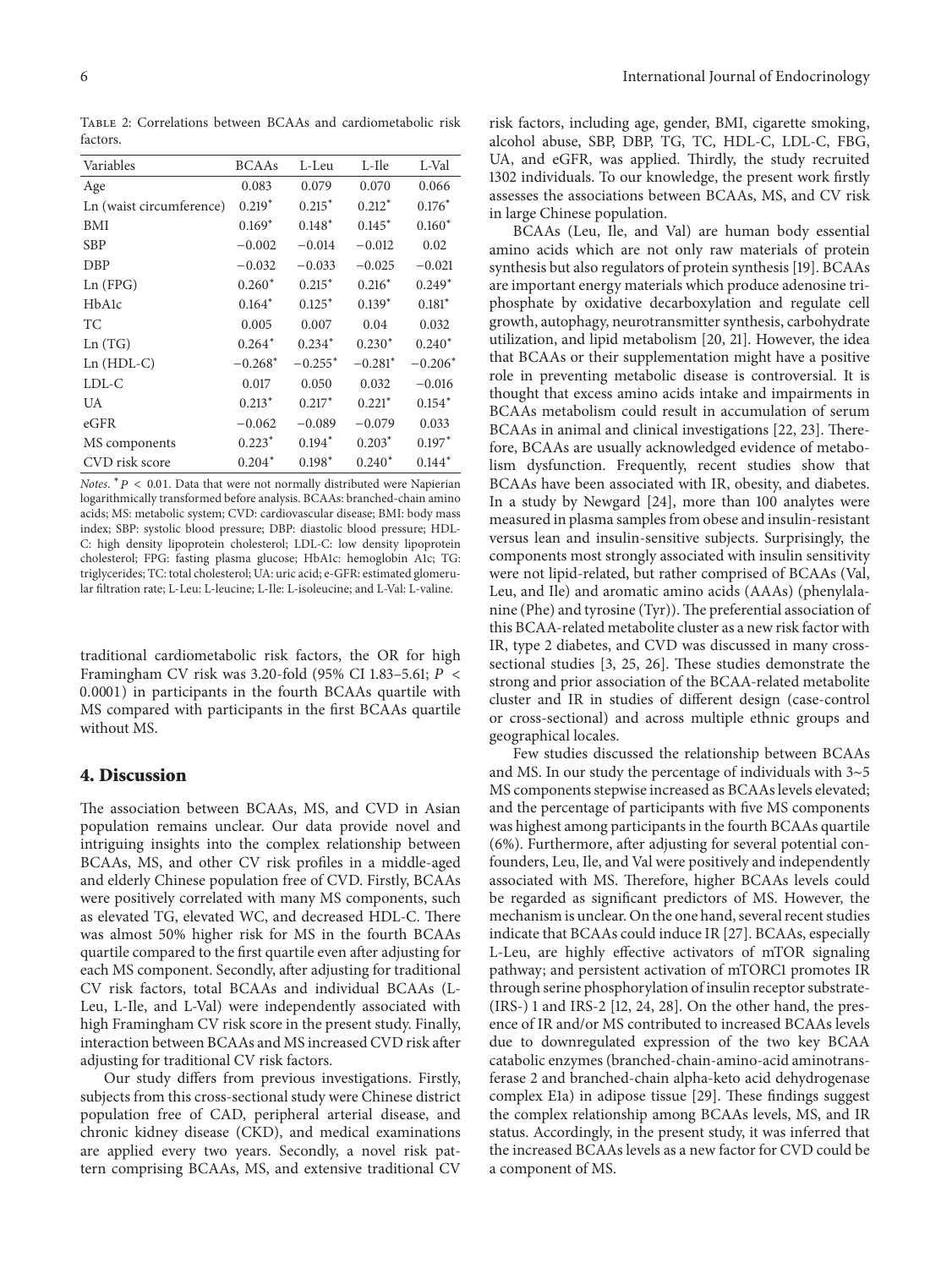| Independent variable   | Model 1             |         | Model 2              |         |
|------------------------|---------------------|---------|----------------------|---------|
|                        | OR (95% CI)         | P value | OR (95% CI)          | P value |
| <b>BCAAs</b> quartiles |                     |         |                      |         |
|                        |                     |         |                      |         |
| П                      | $1.56(1.12-2.18)$   | < 0.001 | $1.46(0.98-2.23)$    | 0.543   |
| Ш                      | $1.85(1.32 - 2.58)$ | < 0.001 | $1.78(0.784 - 1.83)$ | 0.405   |
| IV                     | $3.59(2.59-5.0)$    | 0.013   | $2.17(1.41-3.34)$    | < 0.001 |
| L-Leu $(\mu g/mL)$     | $1.09(1.06-1.11)$   | < 0.001 | $1.04(1.02-1.07)$    | 0.002   |
| L-Ile $(\mu g/mL)$     | $1.18(1.13 - 1.23)$ | < 0.001 | $1.08(1.03-1.14)$    | 0.002   |
| L-Val $(\mu g/mL)$     | $1.07(1.05-1.09)$   | < 0.001 | $1.02(1.01-1.04)$    | 0.011   |

Table 3: Multiple logistic regression analyses of the relationship between BCAAs and MS.

*Notes*. CI: confidence interval; OR: odds ratio; BCAAs: branched-chain amino acids; MS: metabolic syndrome; L-Leu: L-leucine; L-Ile: L-isoleucine; and L-Val: L-valine. Definitions of BCAAs quartiles were in Statistical Analysis. Model 1: adjusting for age and gender; Model 2: adjusting for age, gender, current smoking status and drinking, and the administration of angiotensin converting enzyme inhibitors or angiotensin receptor blockers and MS components (systolic blood pressure, diastolic blood pressure, waist circumference, triglycerides and high density lipoprotein cholesterol, and fasting plasma glucose).

Table 4: Multiple logistic regression analyses of the relationship between BCAAs and high Framingham cardiovascular risk.

| Independent variable |                   | Model 1 |                   | Model 2 |                   | Model 3 |  |
|----------------------|-------------------|---------|-------------------|---------|-------------------|---------|--|
|                      | OR (95% CI)       | P value | OR (95% CI)       | P value | OR (95% CI)       | P value |  |
| $BCAAs (\mu g/mL)$   | $1.03(1.01-1.04)$ | < 0.001 | $1.03(1.02-1.04)$ | 0.001   | $1.03(1.00-1.04)$ | 0.001   |  |
| L-Leu $(\mu$ g/mL)   | $1.07(1.03-1.11)$ | < 0.001 | $1.06(1.02-1.10)$ | 0.001   | $1.06(1.02-1.09)$ | 0.029   |  |
| L-Ile $(\mu g/mL)$   | $1.18(1.10-1.23)$ | < 0.001 | $1.17(1.11-1.22)$ | < 0.001 | $1.16(1.10-1.22)$ | 0.008   |  |
| L-Val $(\mu g/mL)$   | $1.05(1.03-1.07)$ | < 0.001 | $1.05(1.03-1.07)$ | < 0.001 | $1.03(1.01-1.06)$ | 0.033   |  |

*Notes*. CI: confidence interval; OR: odds ratio; BCAAs: branched-chain amino acids; AAAs: aromatic amino acids; MS: metabolic system; L-Leu: L-leucine; L-Ile: L-isoleucine; and L-Val: L-valine. Model 1: unadjusting; Model 2: adjusting for MS and eGFR; and Model 3: adjusting for systolic blood pressure, diastolic blood pressure, fasting plasma glucose, triglycerides, high density lipoprotein cholesterol, uric acid, body mass index, estimated glomerular filtration rate, current drinking and smoking status, and administration of angiotensin converting enzyme inhibitors or angiotensin receptor blocker.

Table 5: Multiple logistic regression analyses of the relationship between BCAAs quartiles without or with MS and high Framingham cardiovascular risk.

| Independent variable       | Model 1             |         | Model 2              |           | Model 3             |         |
|----------------------------|---------------------|---------|----------------------|-----------|---------------------|---------|
|                            | OR (95% CI)         | P value | OR (95% CI)          | $P$ value | OR (95% CI)         | P value |
| BCAAs quartiles without MS |                     |         |                      |           |                     |         |
|                            |                     |         |                      |           |                     |         |
| $_{\rm II}$                | $1.68(1.07-2.65)$   | 0.019   | $1.67(1.05-2.64)$    | 0.029     | $1.88(1.14-3.06)$   | 0.013   |
| III                        | $2.13(1.35-3.34)$   | 0.001   | $2.14(1.35-3.37)$    | 0.001     | $2.01(1.22 - 3.29)$ | 0.005   |
| IV                         | $2.95(1.83 - 4.73)$ | < 0.001 | $2.97(1.84 - 4.77)$  | < 0.001   | $2.60(1.54 - 4.38)$ | < 0.001 |
| BCAAs quartiles with MS    |                     |         |                      |           |                     |         |
|                            | $1.39(0.76 - 2.56)$ | 0.291   | $1.26(0.682 - 2.35)$ | 0.457     | $1.57(0.64-3.83)$   | 0.540   |
| $_{\rm II}$                | $4.40(2.69 - 7.20)$ | < 0.001 | $4.33(2.63 - 7.13)$  | < 0.001   | $2.40(1.41-4.07)$   | < 0.001 |
| Ш                          | $4.79(2.96 - 7.73)$ | < 0.001 | $4.64(2.85 - 7.54)$  | < 0.001   | $2.97(1.70-5.18)$   | < 0.001 |
| IV                         | $4.89(2.93 - 7.89)$ | < 0.001 | $5.18(3.23 - 8.12)$  | < 0.001   | $3.20(1.83 - 5.61)$ | < 0.001 |

*Notes*. CI: confidence interval; OR: odds ratio; BCAAs: branched-chain amino acids; MS: metabolic system; L-Leu: L-leucine; L-Ile: L-isoleucine; and L-Val: L-valine. Definitions of BCAAs quartiles were in Statistical Analysis. Model 1: unadjusting; Model 2: adjusting eGFR; and Model 3: adjusting for systolic blood pressure, diastolic blood pressure, fasting plasma glucose, triglycerides, high density lipoprotein cholesterol, uric acid, body mass index, estimated glomerular filtration rate, current drinking and smoking status, and administration of angiotensin converting enzyme inhibitors or angiotensin receptor blocker.

Some studies showed independent association between BCAAs metabolism and CVD [3, 30]. In 2010, Shah and colleagues [3] concluded that BCAAs were positively and independently associated with the presence of CAD. However, they subsequently found that BCAAs were negatively associated with all-cause death and all-cause death plus myocardial infarction in a cohort study with a median followup of 3.1 years [30]. The reason of these seemingly discrepant results may be related to the fact that no adjustment for dyslipidemia was made in the multivariable clinical model in the second study. Moreover, the above two studies focused on the role of BCAAs in all patients undergoing cardiac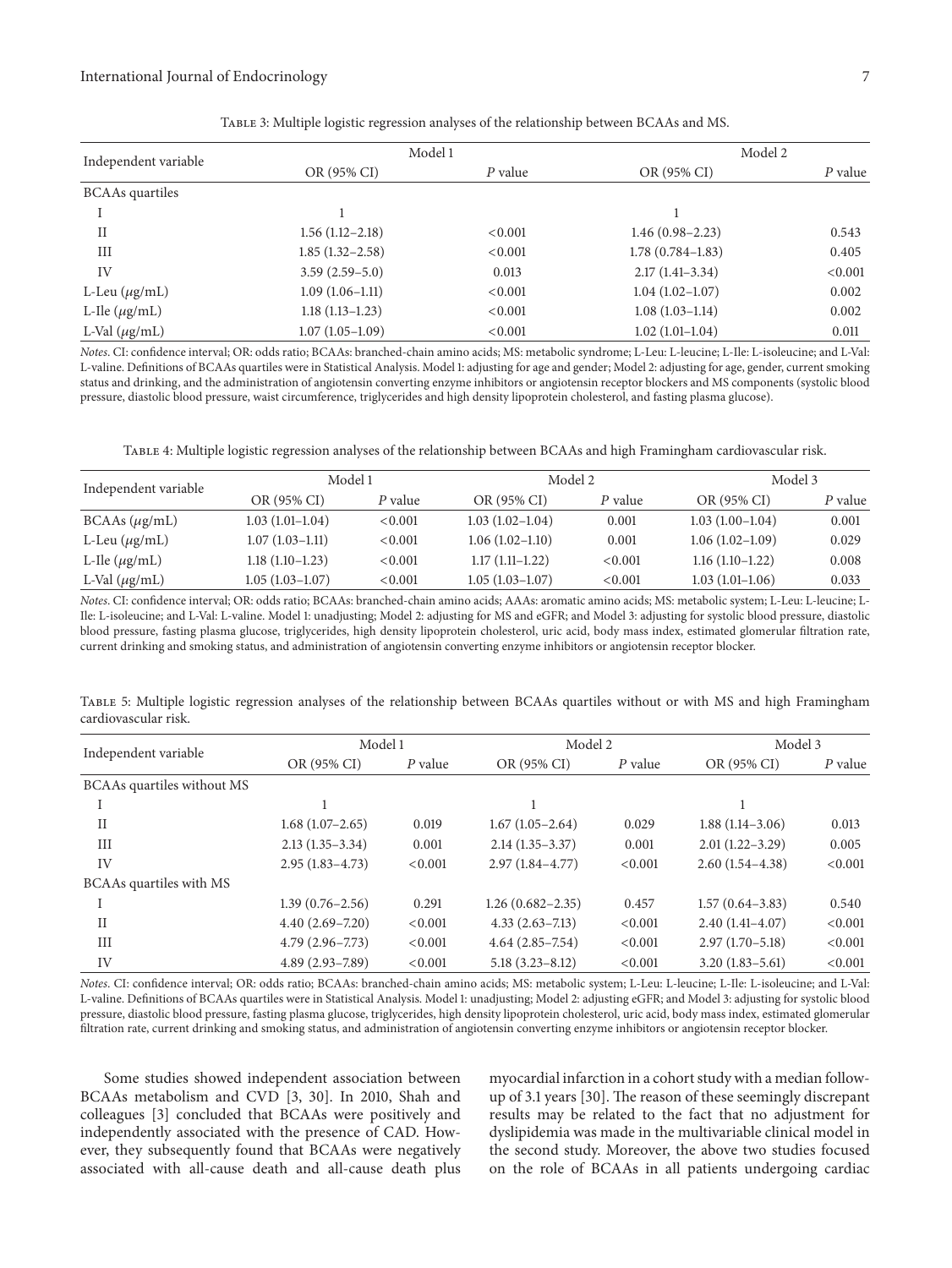catheterization and the higher CAD prevalence (60% with 1∼3 diseased vessels). In our study we recruited 1302 subjects free of CAD, CKD, and peripheral arterial disease and confirmed that BCAAs levels were independently associated with high Framingham CV risk score adjusted by traditional CV risk factors. The underlying mechanisms for the adverse effects of BCAA catabolic defects on the heart remain to be established. Studies show that BCAAs are not only important nutrient source, but also potent signaling molecules which are highly effective activators of mTOR signaling pathway [31]. In turn, increased mTOR activity promotes cardiac hypertrophy, suppresses cardioprotective autophagy, and impairs bioenergetic regulation [32].

Few investigations about relationships between BCAAs and CVD were performed in Asian population. A Chinese study [33] recruited 472 subjects and evaluated relationships between BCAAs and carotid intima-media thickness (cIMT), which is a risk factor of CAD. In agreement with our study, they concluded that BCAAs are independently correlated with increased cIMT. However, a large-scale, cross-sectional, and prospective analysis [26] of ethnicity, amino acids, and diabetes in a South Asian and European cohort reported that the increased levels of Ile, Tyr, alanine, and glutamine were seen in more centrally obese South Asian men. They explained that altered amino acids metabolism in the liver, kidneys, muscle, or adipose tissue is due to different races. South Asian individuals have lower muscle mass and more hepatic fat than Europeans. Therefore, there were some difference in amino acids and CAD in an Asian population compared to Western population. Interestingly, in our study, AAAs (L-Phe, L-Tye) were not positively correlated with CV risk (data not shown). Accordingly, a large multicenter study is necessary to evaluate the relationship between the serum amino acids and CVD in Asian population.

Another main finding of our present report is the detailed characterization of the relationship between BCAAs, MS, and CVD risk. In our study, the increased BCAAs levels showed a significant, additive role for the presence of MS in identifying patients with the higher Framingham CV risk score. Interestingly, compared with the participants in the first BCAAs quartile without MS, BCAAs in the participants in the first BCAAs quartile with MS did not show any association with high Framingham CV risk even after adjusting for several potential confounders. However, in the fourth BCAAs quartile without or with MS, approximately 2.6-fold and 3.2 fold increases in the risk for high Framingham CV risk score were observed, suggesting the interplay between BCAAs and MS contributing to the increased CV risk.

There are several probable mechanisms by which synergistic effect of increased BCAAs levels and MS are thought to promote CV risk. One is that BCAAs were found to be a predictor of diabetes in general population [34, 35]. A new longitudinal data in a population-based cohort of nondiabetic British European and South Asian men, followed up for 19 years, concluded that BCAAs and AAAs may be focuses for identifying novel etiological mechanisms and potential treatment targets for diabetes in South Asian populations as they may contribute to their excess risk of diabetes [26]. Another is that BCAAs are related to other MS components such as elevated WC, elevated TG, and decreased HDL-C in animal and clinical study [24, 36]. A recent longitudinal study from Japan showed that plasma-free amino acids profile can predict the four-year risk for developing lifestyle-related diseases, including diabetes, dyslipidemia, and hypertension in a general Japanese population [37]. In our study, BCAAs were significantly associated with MS components (elevated WC, elevated TG, and decreased HDL-C) and MS. Accordingly it was inferred that BCAAs have dual role in CV risk by direct impairment of the heart via activation of the mTOR signaling pathway [6] or by indirect effects through the interaction between BCAAs and MS.

Our study had some limitations. Firstly, CV risk was evaluated by Framingham score rather than accurate coronary angiography. Secondly, a cross-sectional study cannot infer the causality between BCAAs, MS, and subsequent CVD. Therefore, more longitudinal studies are needed to investigate whether BCAAs levels associated with MS represent a new risk pattern identified CVD risk and accidental death in Asian population. Thirdly, some factors such as management of diabetes and hypertension, protein intakes, and exercises were not adjusted in our models which probably affected the results.

#### **5. Conclusions**

In conclusion, our results suggest that BCAAs not only appear to be an independent marker of adverse CV risk, but also exert synergistic effect with MS contributing to CV risk in middle-aged and elderly Chinese populations. From a practical standpoint, physicians should be aware that patients with concomitant MS and increased BCAAs levels are at increased risk of developing CVD. Intervention studies are needed to investigate whether a strategy to reduce BCAAs can impact on endpoints in patients with high CV risk.

#### **Competing Interests**

The authors declare that they have no competing interests.

#### **Authors' Contributions**

Wen Hu, Luning Sun, and Yingyun Gong contributed equally to this work*.*

#### **Acknowledgments**

The authors acknowledge and thank all participants for their cooperation and sample contributions. The work was supported by Grant 81170747 from the National Natural Sciences Foundation of China, Grant H201106 from Health Promotion Foundation of Jiangsu Province to Hongwen Zhou, and Grant Z201317 from Health Department Fund Projects of Jiangsu Province to Weinan Yu.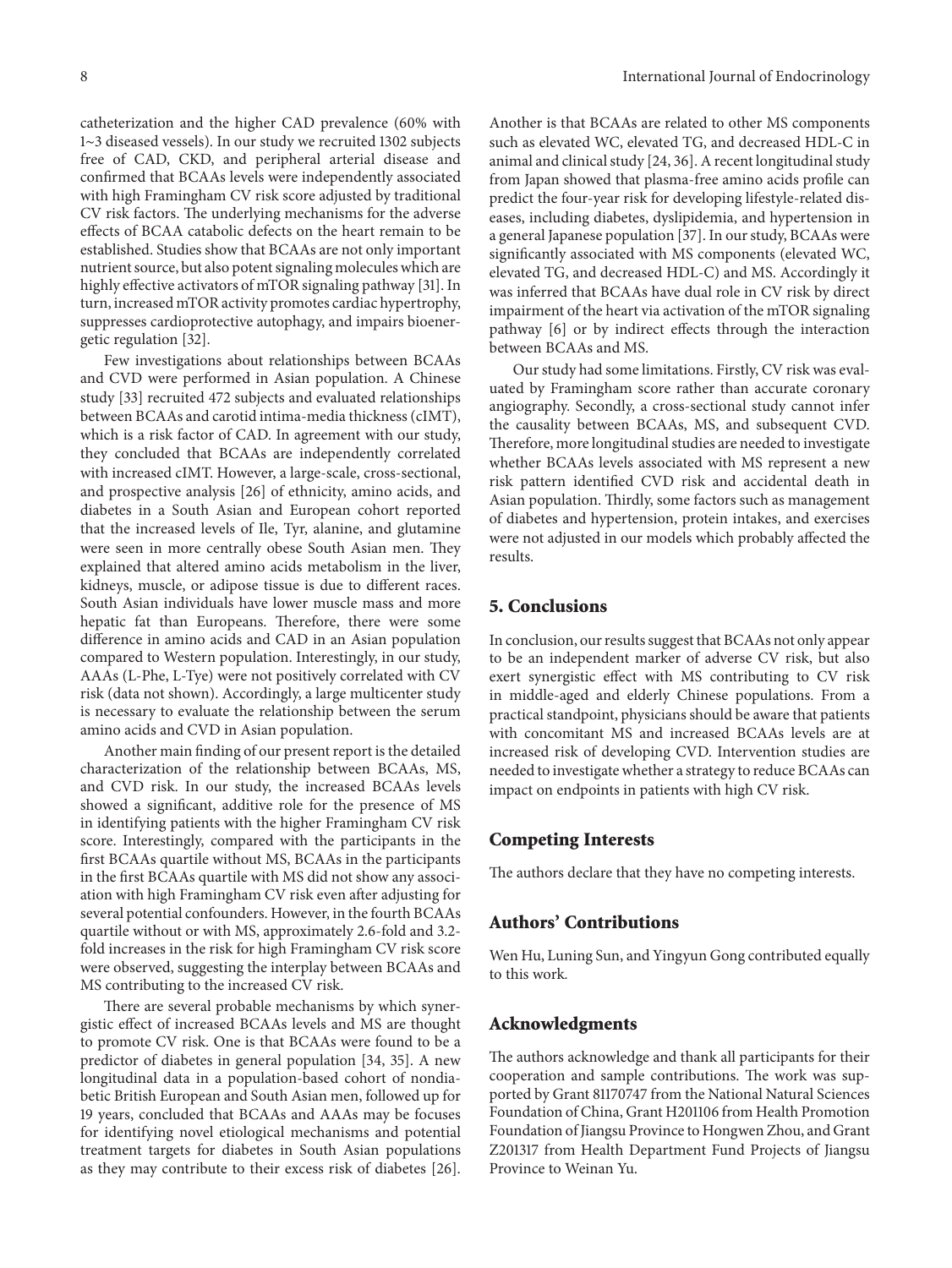### **References**

- [1] T. Thom, N. Haase, W. Rosamond et al., "Heart disease and stroke statistics—2006 Update: a report from the American Heart Association Statistics Committee and Stroke Statistics Subcommittee," *Circulation*, vol. 113, no. 6, pp. e85–e151, 2006.
- [2] T. M. Brown and V. Bittner, "Biomarkers of atherosclerosis: clinical applications," *Current Cardiology Reports*, vol. 10, no. 6, pp. 497–504, 2008.
- [3] S. H. Shah, J. R. Bain, M. J. Muehlbauer et al., "Association of a peripheral blood metabolic profile with coronary artery disease and risk of subsequent cardiovascular events," *Circulation: Cardiovascular Genetics*, vol. 3, no. 2, pp. 207–214, 2010.
- [4] S. H. Shah, E. R. Hauser, J. R. Bain et al., "High heritability of metabolomic profiles in families burdened with premature cardiovascular disease," *Molecular Systems Biology*, vol. 5, article 258, 2009.
- [5] R. A. Harris, M. Joshi, and N. H. Jeoung, "Mechanisms responsible for regulation of branched-chain amino acid catabolism," *Biochemical and Biophysical Research Communications*, vol. 313, no. 2, pp. 391–396, 2004.
- [6] H. Ogier de Baulny and J. M. Saudubray, "Branched-chain organic acidurias," *Seminars in Neonatology*, vol. 7, no. 1, pp. 65– 74, 2002.
- [7] H. Sun, G. Lu, S. Ren, J. Chen, and Y. Wang, "Catabolism of branched-chain amino acids in heart failure: insights from genetic models," *Pediatric Cardiology*, vol. 32, no. 3, pp. 305–310, 2011.
- [8] L. C. Burrage, S. C. S. Nagamani, P. M. Campeau, and B. H. Lee, "Branched-chain amino acid metabolism: from rare Mendelian diseases to more common disorders," *Human Molecular Genetics*, vol. 23, no. 1, pp. R1–R8, 2014.
- [9] G. Lu, S. Ren, P. Korge et al., "A novel mitochondrial matrix serine/threonine protein phosphatase regulates the mitochondria permeability transition pore and is essential for cellular survival and development," *Genes and Development*, vol. 21, no. 7, pp. 784–796, 2007.
- [10] K. G. M. M. Alberti, R. H. Eckel, S. M. Grundy et al., "Harmonizing the metabolic syndrome: a joint interim statement of the International Diabetes Federation Task Force on Epidemiology and Prevention; National Heart, Lung, and Blood Institute; American Heart Association; World Heart Federation; International Atherosclerosis Society; and International Association for the Study of Obesity," *Circulation*, vol. 120, no. 16, pp. 1640– 1645, 2009.
- [11] A. E. Serralde-Zúñiga, M. Guevara-Cruz, A. R. Tovar et al., "Omental adipose tissue gene expression, gene variants, branched-chain amino acids, and their relationship with metabolic syndrome and insulin resistance in humans," *Genes and Nutrition*, vol. 9, no. 6, pp. 1–10, 2014.
- [12] C. B. Newgard, J. An, J. R. Bain et al., "A branched-chain amino acid-related metabolic signature that differentiates obese and lean humans and contributes to insulin resistance," *Cell Metabolism*, vol. 9, no. 4, pp. 311–326, 2009.
- [13] E. S. Tai, M. L. S. Tan, R. D. Stevens et al., "Insulin resistance is associated with a metabolic profile of altered protein metabolism in Chinese and Asian-Indian men," *Diabetologia*, vol. 53, no. 4, pp. 757–767, 2010.
- [14] A. S. Levey, L. A. Stevens, C. H. Schmid et al., "A new equation to estimate glomerular filtration rate," *Annals of Internal Medicine*, vol. 150, no. 9, pp. 604–612, 2009.
- [15] L. Sun, H. Jiao, B. Gao et al., "Hydrophilic interaction liquid chromatography coupled with tandem mass spectrometry method for the simultaneous determination of l-valine, lleucine, l-isoleucine, l-phenylalanine, and l-tyrosine in human serum," *Journal of Separation Science*, 2015.
- [16] C. H. Saely, L. Koch, F. Schmid et al., "Adult Treatment Panel III 2001 but Not International Diabetes Federation 2005 criteria of the metabolic syndrome predict clinical cardiovascular events in subjects who underwent coronary angiography," *Diabetes Care*, vol. 29, no. 4, pp. 901–907, 2006.
- [17] American Diabetes Association, "Standards of medical care in diabetes—2012," *Diabetes Care*, vol. 35, supplement 1, pp. S11– S63, 2012.
- [18] R. B. D'Agostino Sr., R. S. Vasan, M. J. Pencina et al., "General cardiovascular risk profile for use in primary care: the Framingham heart study," *Circulation*, vol. 117, no. 6, pp. 743–753, 2008.
- [19] A. Baquet, A. Lavoinne, and L. Hue, "Comparison of the effects of various amino acids on glycogen synthesis, lipogenesis and ketogenesis in isolated rat hepatocytes," *The Biochemical Journal*, vol. 273, part 1, pp. 57–62, 1991.
- [20] A. K. Saha, X. J. Xu, E. Lawson et al., "Downregulation of AMPK accompanies leucine- and glucose-induced increases in protein synthesis and insulin resistance in rat skeletal muscle," *Diabetes*, vol. 59, no. 10, pp. 2426–2434, 2010.
- [21] T. C. Vary and C. J. Lynch, "Nutrient signaling components controlling protein synthesis in striated muscle," *The Journal of Nutrition*, vol. 137, no. 8, pp. 1835–1843, 2007.
- [22] K. C. Olson, G. Chen, Y. Xu, A. Hajnal, and C. J. Lynch, "Alloisoleucine differentiates the branched-chain aminoacidemia of Zucker and dietary obese rats," *Obesity*, vol. 22, no. 5, pp. 1212–1215, 2014.
- [23] A. R. Tovar, C. Ascencio, N. Torres, E. Gómez, and H. Bourges, "Neutral and basic amino acid concentrations in plasma during the day in subjects fed with two model rural and two model urban Mexican diets," *The American Journal of Clinical Nutrition*, vol. 63, no. 3, pp. 335–341, 1996.
- [24] C. B. Newgard, "Interplay between lipids and branchedchain amino acids in development of insulin resistance," *Cell Metabolism*, vol. 15, no. 5, pp. 606–614, 2012.
- [25] S. H. Shah, D. R. Crosslin, C. S. Haynes et al., "Branched-chain amino acid levels are associated with improvement in insulin resistance with weight loss," *Diabetologia*, vol. 55, no. 2, pp. 321– 330, 2012.
- [26] T. Tillin, A. D. Hughes, Q. Wang et al., "Diabetes risk and amino acid profiles: cross-sectional and prospective analyses of ethnicity, amino acids and diabetes in a South Asian and European cohort from the SABRE (Southall And Brent REvisited) Study," *Diabetologia*, vol. 58, no. 5, pp. 968–979, 2015.
- [27] C. J. Lynch and S. H. Adams, "Branched-chain amino acids in metabolic signalling and insulin resistance," *Nature Reviews Endocrinology*, vol. 10, no. 12, pp. 723–736, 2014.
- [28] S. H. Um, D. D'Alessio, and G. Thomas, "Nutrient overload, insulin resistance, and ribosomal protein S6 kinase 1, S6K1," *Cell Metabolism*, vol. 3, no. 6, pp. 393–402, 2006.
- [29] D. E. Lackey, C. J. Lynch, K. C. Olson et al., "Regulation of adipose branched-chain amino acid catabolism enzyme expression and cross-adipose amino acid flux in human obesity," *American Journal of Physiology-Endocrinology and Metabolism*, vol. 304, no. 11, pp. E1175–E1187, 2013.
- [30] S. H. Shah, J.-L. Sun, R. D. Stevens et al., "Baseline metabolomic profiles predict cardiovascular events in patients at risk for